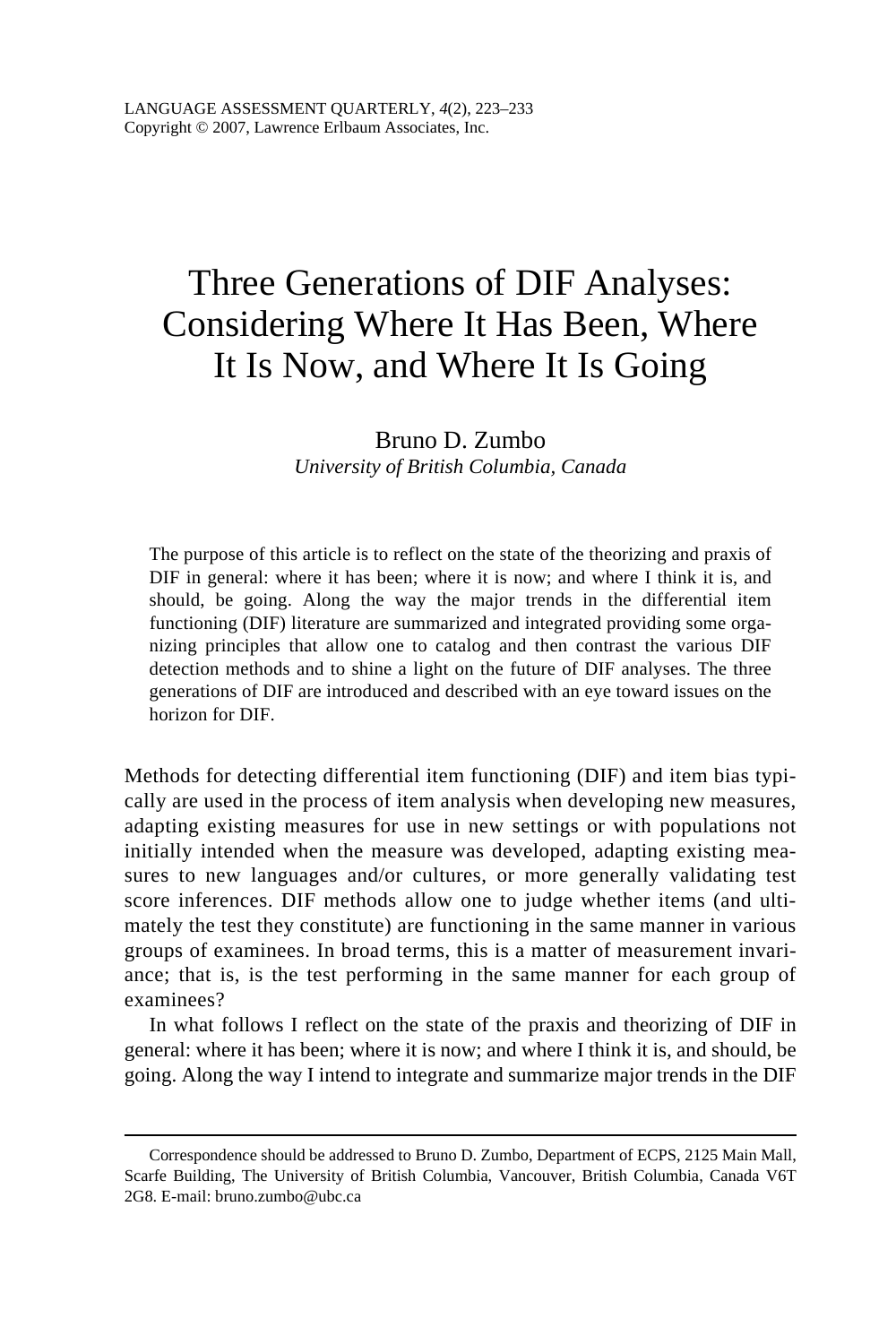literature, provide some organizing principles that allow one to catalog and then contrast the various DIF detection methods, and shine a light on what I believe is the future of DIF analyses. Those involved in this work have come to address a number of critical, and recurring, issues that face the future of DIF. These critical issues are threaded throughout.

I propose that we consider three generations of DIF praxis and theorizing. In so doing, I am not suggesting distinct historical periods and a natural linear stepwise progression toward our current thinking. In fact, in using the expression "generations of DIF" I want to suggest quite the contrary. Note also that given the general purpose of this article, throughout I use the terms *test* and *measure* interchangeably.

# THE FIRST GENERATION: MOTIVATIONS FOR THE PROBLEM AND CONCEPT FORMATION

In the first generation of DIF, the more commonly used term was *item bias*. Concerns about item bias emerged within the context of test bias and high-stakes decision making involving achievement, aptitude, certification, and licensure tests in which matters of fairness and equity were paramount. Historically, concerns about test bias have centered around differential performance by groups based on gender or race. If the average test scores for such groups (e.g., men vs. women, Blacks vs. Whites) were found to be different, then the question arose as to whether the difference reflected bias in the test. Given that a test comprises items, questions soon emerged about which specific items might be the source of such bias.

Given this context, many of the early item bias methods focused on (a) comparisons of only two groups of examinees; (b) terminology such as *focal* and *reference* groups to denote minority and majority groups, respectively; and (c) binary (rather than polytomous) scored items. Due to the highly politicized environment in which item bias was being examined, two interrelated changes occurred. First, the expression *item bias* was replaced by the more palatable term *differential item functioning,*' or DIF in many descriptions. DIF was the statistical term that was used to simply describe the situation in which persons from one group answered an item correctly more often than equally knowledgeable persons from another group. Second, the introduction of the term *differential item functioning* allowed one to distinguish item impact from item bias. Item impact described the situation in which DIF exists, because there were true differences between the groups in the underlying ability of interest being measured by the item. Item bias described the situations in which there is DIF because of some characteristic of the test item that is not relevant to the underlying ability of interest (and hence the test purpose).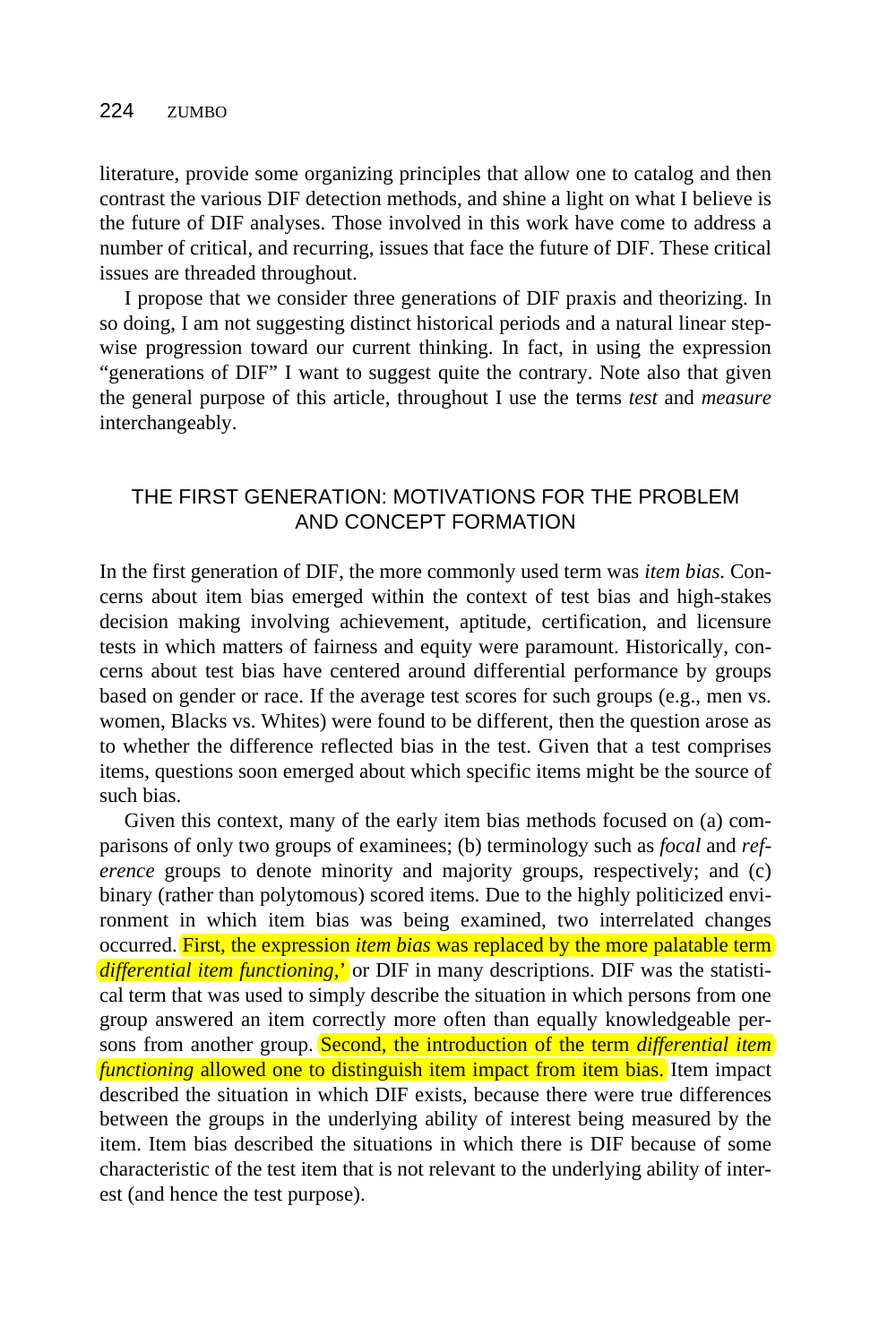# SECOND GENERATION: EMBODYING THE NEW TERMS AND BUILDING FRAMEWORKS FOR EMPIRICALLY INVESTIGATING DIF

The transition to the second generation of DIF was signaled by the widespread acceptance of the term *DIF* rather than *item bias*, and the concomitant separation of *impact* and *bias*, but also in the introduction of new statistical DIF methods that embodied these ideas and distinctions. Carrying on from the first generation, consumers of DIF methodology and technology were mostly educational and psychological measurement specialists. As a result, research primarily focused on developing sophisticated statistical methods for detecting or "flagging" DIF items rather than on refining methods to distinguish item bias from item impact and providing explanations for why DIF was occurring. Along the way in this second generation, although a relatively small number of nonmeasurement specialists became interested in exploring DIF and item bias in tests, it was apparent that much of the statistical terminology and software being used was not very accessible to many researchers.

With an eye toward encapsulating the work of this second generation of DIF, I overview how the field views DIF in this generation. At least three frameworks for thinking about DIF have evolved in the literature: (a) modeling item responses via contingency tables and/or regression models, (b) item response theory (IRT), and (c) multidimensional models. Although these frameworks may be seen as interrelated, they are freestanding. Each framework provides useful organizing principles for describing DIF and developing methods for detecting DIF in items.

## Modeling Item Responses via Contingency Tables and/or Regression Models

A statistical implication of the definition of DIF that arose in the first generation (i.e., persons from one group answering an item correctly more often than equally knowledgeable persons from another group) is that one needs to match the groups on the ability of interest *prior* to examining whether there is a group effect. That is, the definition of DIF implies that after conditioning on (i.e., statistically controlling for) the differences in item responses that are due to the ability being measured, the groups still differ. Thus, within this framework, one is interested in stating a probability model that allows one to study the main effects of group differences (termed *uniform DIF*) and the interaction of group by ability (termed *nonuniform DIF*) after statistically matching on the test score.

This class of DIF methods, in essence, consists of conditional methods in that they study the effect of the grouping variable(s) and the interaction term(s) overand-above (i.e., while conditioning on) the total score. In this sense, they share a lot in common with analysis of covariance (ANCOVA) or Attribute  $\times$  Treatment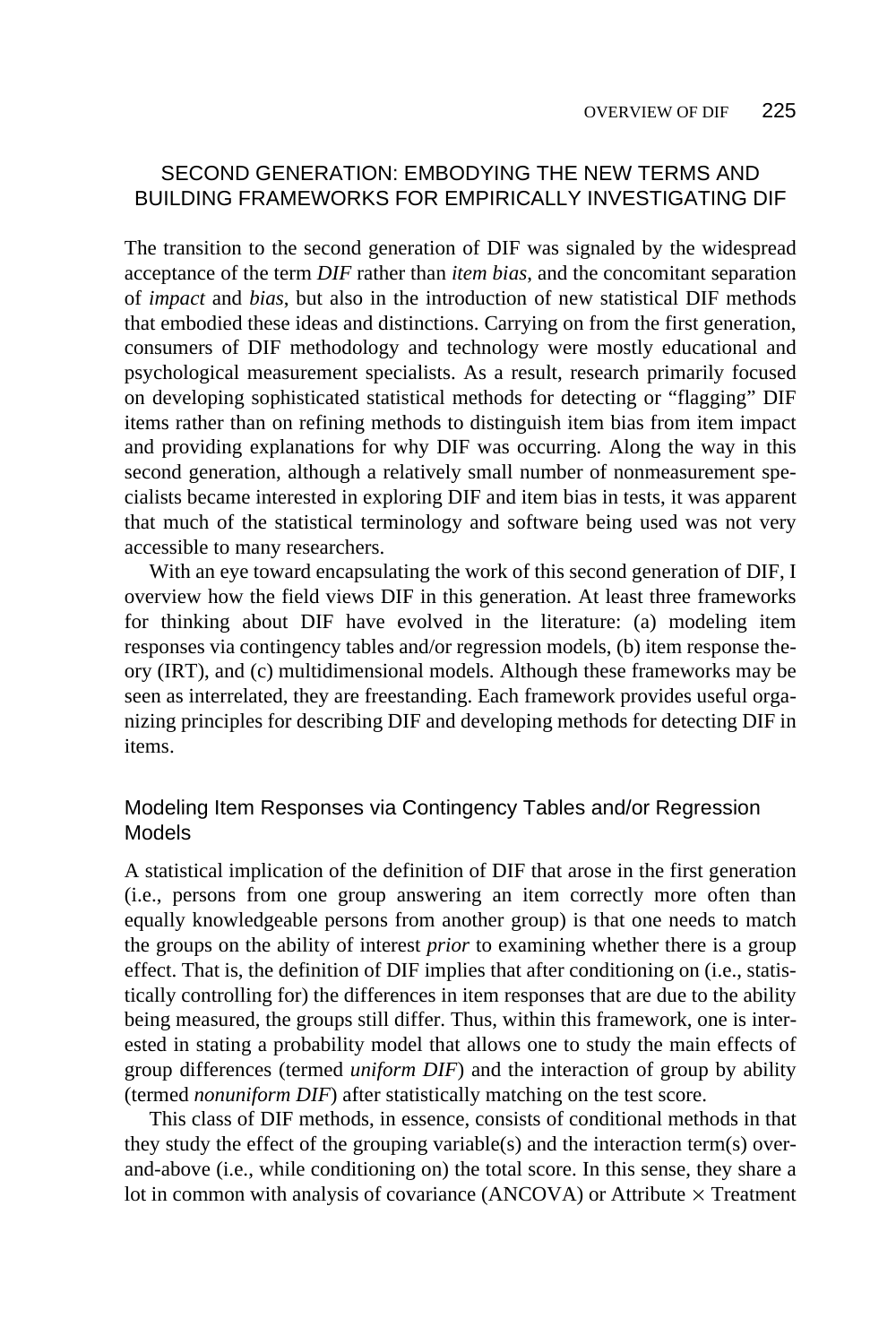interaction (ATI) methods. Building on this similarity, it is important to recognize that nearly all DIF methods are applied in what would be called an observational or quasi-experimental study design, and so one must keep in mind all of the commonly known caveats around making causal claims of grouping variable effects in observational studies involving intact groups.

This framework for DIF has resulted in two broad classes of DIF detection methods: Mantel-Haenszel (MH) and logistic regression (LogR) approaches. The MH class of methods (Holland & Thayer, 1988) treats the DIF detection problem as one involving, in essence, three-way contingency tables. The three dimensions of the contingency table involve (a) whether one gets an item correct or incorrect and (b) group membership, while conditioning on (c) the total score discretized into a number of category score bins. The LogR class of methods (Swaminathan & Rogers, 1990) entails conducting a regression analysis (in the most common case, a logistic regression analysis as the scores are binary) for each item wherein one tests the statistical effect of the grouping variable(s) and the interaction of the grouping variable and the total score after conditioning on the total score. One clear contrast between the MH and LogR methods is that one needs to discretize the conditioning variable in the MH methods whereas one does not have to do so with the LogR methods. The MH assumes no interaction (like ANCOVA) whereas the LogR allows for an interaction (like ATI methods).

#### IRT Models

Referring back to the definition of DIF formulated in the first generation of DIF, one can approach DIF from an IRT framework. In this case, one considers two item characteristic curves (ICCs) of the same item but computed from two groups. In the IRT context, if the items exhibit DIF, then the ICCs will be identifiably different for the groups. The ICCs can be identifiably different in two common ways. First, the curves can differ only in terms of their threshold (i.e., difficulty) parameter, and hence the curves are displaced by a shift in their location on the theta continuum of variation. Second, the ICCs may differ not only on difficulty but also on discrimination (and/or guessing), and hence the curves may be seen to intersect. Within this context, the former represents uniform DIF (i.e., a main effect of group), whereas the latter represents nonuniform DIF (i.e., an interaction of group by ability).

In its essence, the IRT approach is focused on determining the area between the curves (or, equivalently, comparing the IRT parameters) of the two groups. It is noteworthy that, unlike the contingency table or regression modeling methods, the IRT approach does not match the groups by conditioning on the total score. That is, the question of "matching" only comes up if one computes the difference function between the groups conditionally (as in MH or LogR). Comparing the IRT parameter estimates or ICCs is an unconditional analysis because it implicitly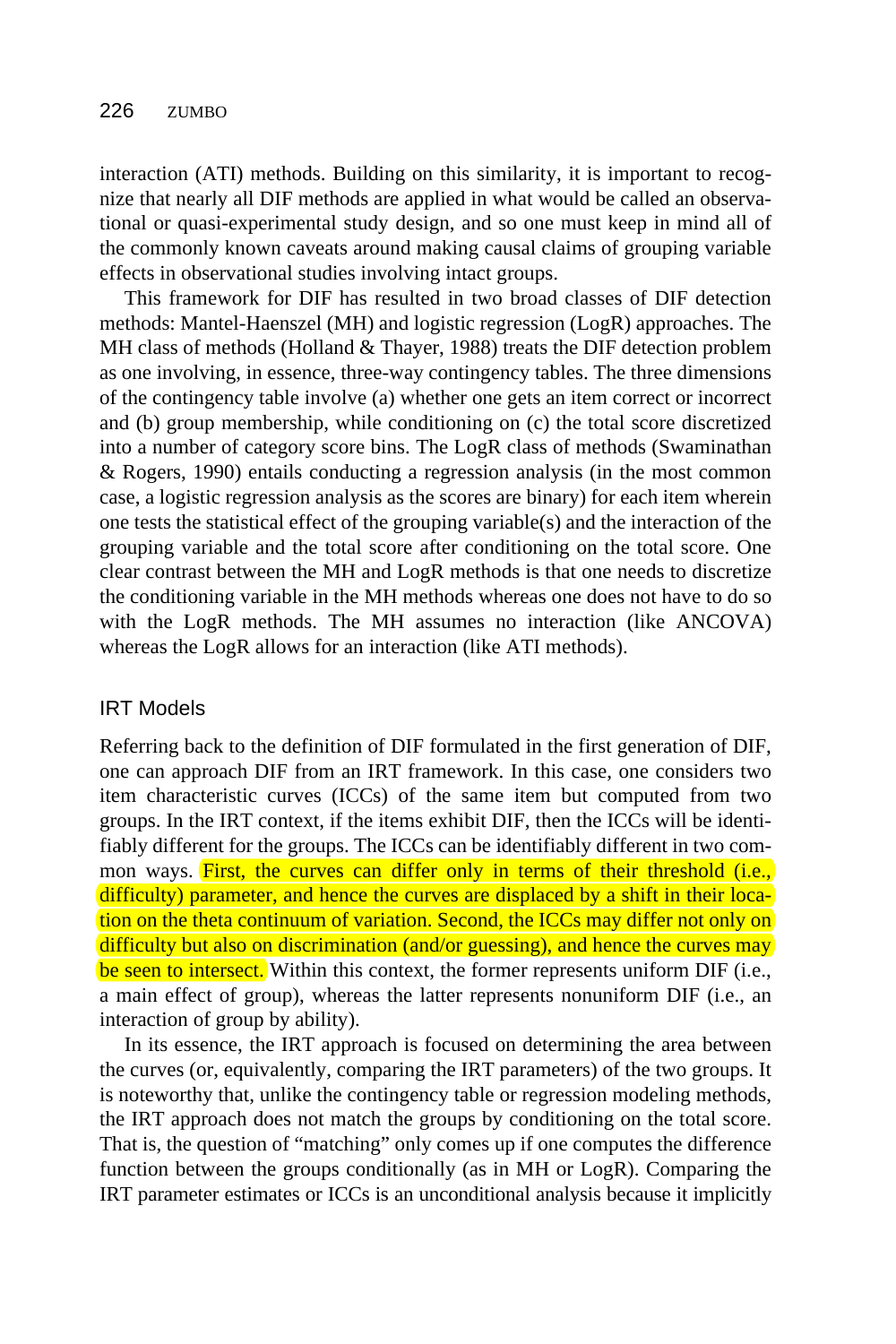assumes that the ability distribution has been "integrated out." The mathematical expression "integrated out" is commonly used in some DIF literature and is used in the sense that one computes the area between the ICCs *across the distribution* of the continuum of variation, theta.

A problem occurs in the IRT context because it is a latent variable modeling approach. Because the scale for theta in any IRT model is arbitrary, one must set it during calibration. How is this resolved? Computing algorithms like BILOG (and other such 2PL/3PL varieties of calibration software) set the mean of the ability distribution at zero. Some Rasch calibration software typically set the mean of the item difficulties at zero, whereas others fix a single item parameter estimate, much like one does in confirmatory factor analysis to fix the scale of the latent variable.

Another issue that arises in IRT DIF is that if the two groups have different ability distributions, then the scales for the groups will be arbitrarily different. This is a problem because, in the case of DIF, one wants the two groups on the same scale or metric. If the two groups are not on the same metric, any DIF results will be impossible to interpret. This matter of a common metric is important to highlight because, in several recent studies, some Rasch analysts have ignored this matter and computed the difference between the item difficulty parameter for the two groups with a *t* statistic, falsely relying on Rasch invariance claims to justify the computation and incorrectly ignoring the need for a common metric.

The most common IRT methods for DIF include signed area tests (which only focus on uniform DIF), unsigned area tests (which allow for nonuniform DIF), and nested model testing via a likelihood ratio test, which is most easily conducted for uniform DIF. In addition, one can approach this via nonparametric IRT using the software TestGraf (Ramsay, 2001). An advantage of nonparametric IRT is that it provides a graphical method and needs far fewer items and examinees than other IRT approaches.

#### Multidimensional Models

Based on the principle that DIF occurs because of some characteristic of the test item that is not relevant to the underlying ability of interest (and hence the test purpose), a long-standing framework has evolved for DIF based on the dimensionality of items. This framework begins with the assumption that all tests are, to some extent, multidimensional. The informal rationale has been that there is typically one primary dimension of interest in a test, but there may also be other dimensions within that test that produce construct-irrelevant variance. For example, in a problem-based test of mathematics, the test will consist of some primary dimension that reflects mathematics ability as well as some other dimensions that may reflect other secondary abilities such as reading comprehension or verbal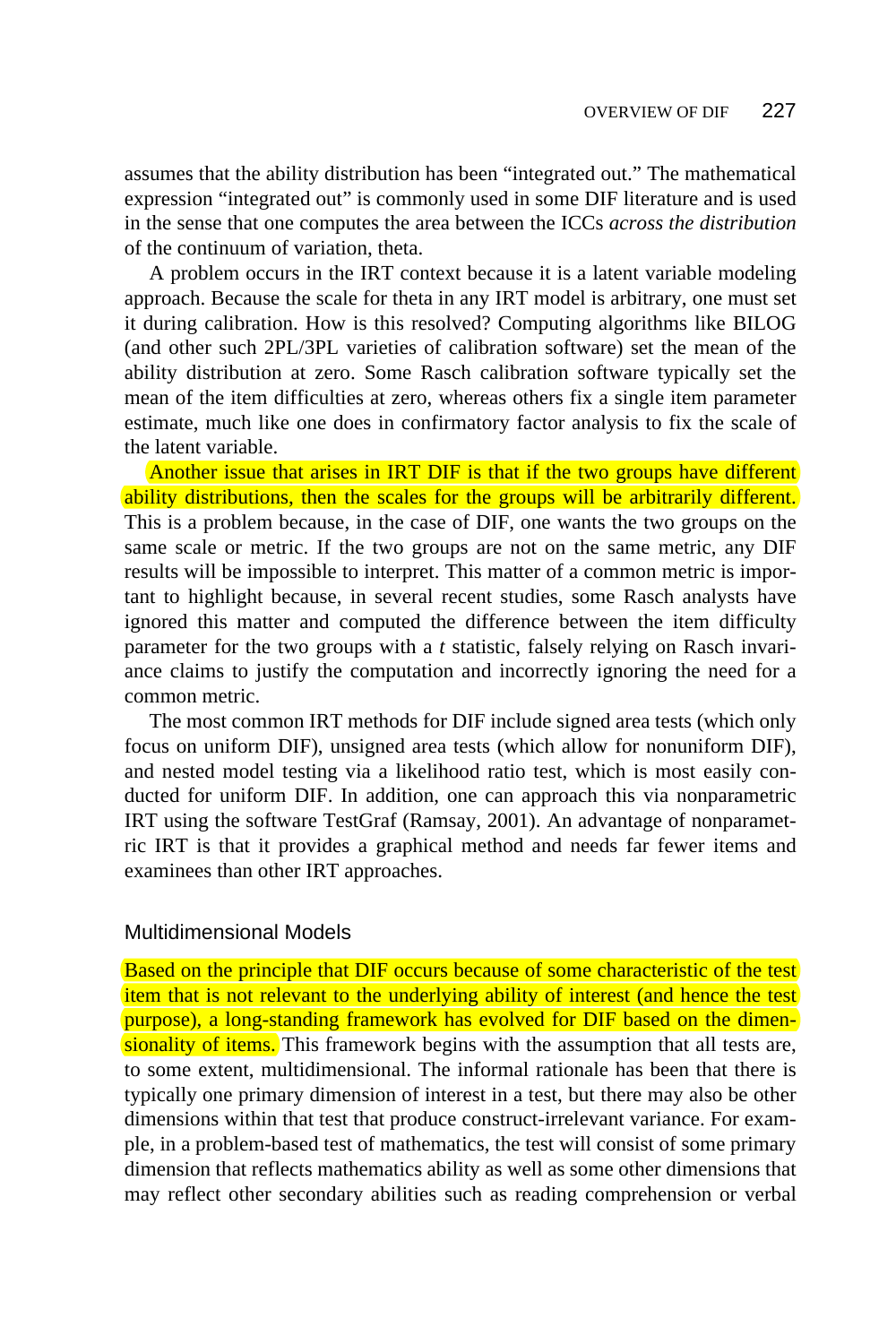abilities. These other dimensions are often correlated with the primary dimension. As part of this informal rationale, it was not uncommon to think of DIF as arising from dimensions other than those of primary interest in the test. Ackerman (1992) provided a thorough discussion of the basis for the multidimensional framework.

Stout and his colleagues (e.g., Shealy & Stout, 1993) formalized some of this thinking and introduced a new DIF test statistic, simultaneous item bias test (SIBTEST) based on their framework. The multidimensional approach to DIF, as implemented in SIBTEST, allows for a variety of scenarios that comprise differential dimensionality as the source for DIF. Because this method involves a type of factor analysis, it requires the analyst to study sets (or bundles) of items, rather than individual items for DIF.

That is, as has been noted by the proponents of the multidimensional approaches to DIF detection (see Gierl, 2005, for a nice overview of Roussos and Stout's work), the conventional manner in which one investigates DIF, outside of the multidimensional approach, is to individually examine all items on a test for DIF and then, if the results suggest DIF, those items are further studied by content specialists and others to ascertain possible reasons for the observed DIF and determine whether item impact or bias is present. Given that such DIF studies usually occur in the context of observational (rather than experimental) studies, the sources or causes of DIF may be difficult to establish. Thus, the conventional approach is an inductive or exploratory approach to investigating DIF.

Alternatively, as suggested by Roussos and Stout (1996), one could approach the DIF detection issue from a more theory-based and hypothetico-deductive strategy. That is, one would consult (with the aid of a content specialist) the relevant literature and determine whether any predictions (i.e., scientific hypotheses) can be made for where and why and for who DIF may be present. Once this has been accomplished, one then goes about testing the predictions using Stout's SIBTEST DIF detection methods. The attractiveness of this strategy for many is the hope that a theory-based approach will provide an explanation for why DIF would be present (i.e., from a multidimensional framework, the literature would identify the secondary dimension(s)) and whether the DIF reflects item impact or bias. Of course, the confirmatory (i.e., theory-based) strategy is most fruitful when the content literature is well developed. Unfortunately, what is not mentioned in this literature is that one could use any of the DIF methods to detect DIF in this hypothetico-deductive strategy, and not only SIBTEST.

# TRANSITIONING TO THE THIRD GENERATION

The matter of wanting to know why DIF occurs is an early sign of the third generation of DIF theorizing. The multidimensional approach, in its praxis, places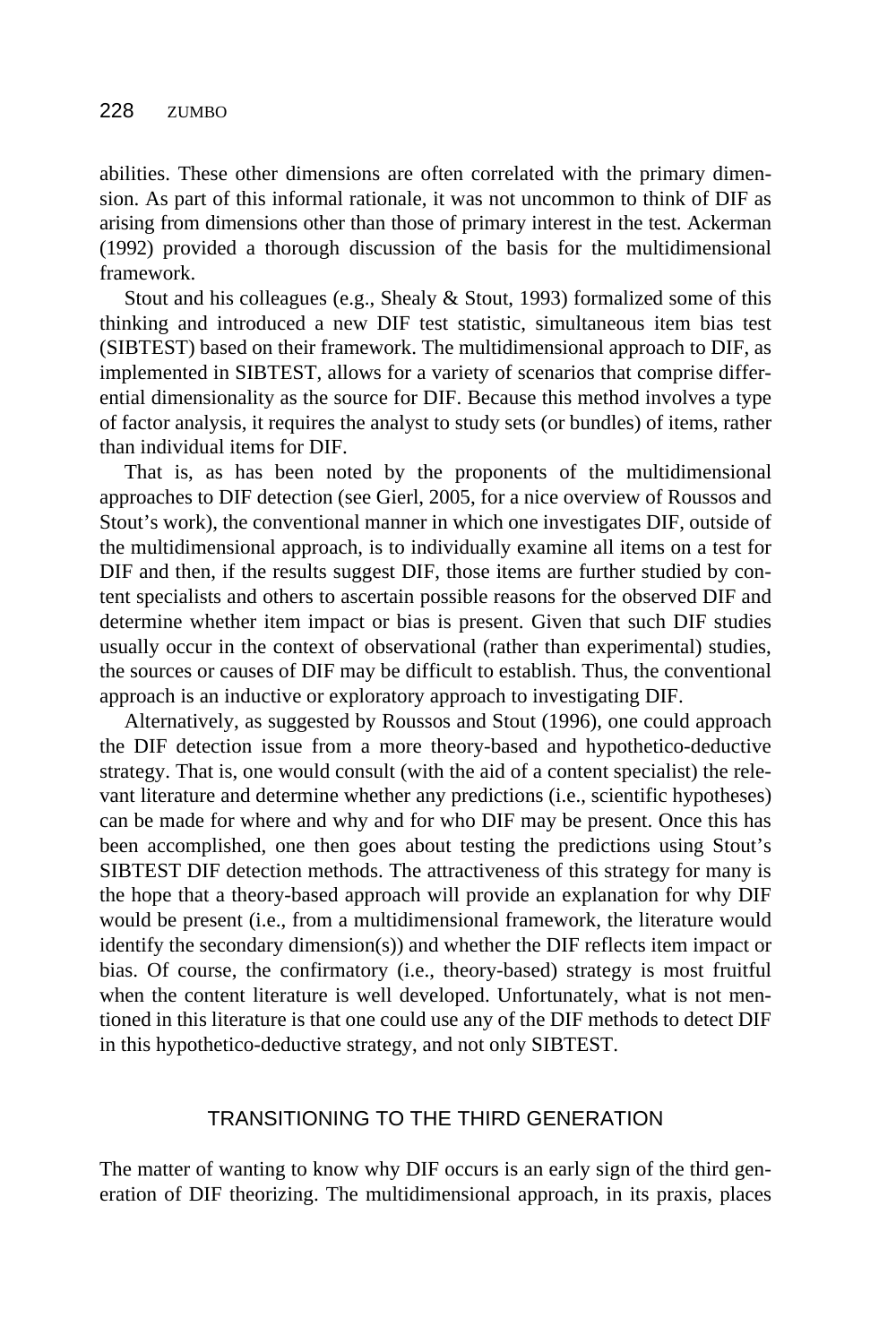the source of DIF in the test structure and provides a well-integrated hypothesistesting strategy. Of course, the concern for the sources (causes) of DIF predates the Rousos and Stout multidimensional approach. For example, the "why" concerns can be clearly seen in Angoff (1993) when he wrote about long-standing Educational Testing Service DIF work: "It has been reported by test developers that they are often confronted by DIF results that they cannot understand; and no amount of deliberation seems to help explain why some perfectly reasonable items have large DIF values" (p. 19).

It is not widely acknowledged in the DIF research literature that a very useful strategy and corresponding statistical methodology was introduced early in the history of the second-generation DIF by Muthen and his colleagues to address the question of the sources, "the why question," of DIF (Muthen, 1985, 1988, 1989; Muthen, Kao, & Burstein, 1991; Muthen & Lehman, 1985). This class of approaches exploits among other things the multiple-indicators, multiple causes structural equation model, and how this model relates to item response theory. One way of conceptualizing Muthen's work is that it is a merging of the "Modeling Item Responses via Contingency Tables and/or Regression Models" and "Item Response Theory Models" frameworks just described while allowing for possible multidimensionality. An essential difference between the Muthen approach and the Roussos–Stout approach is that Muthen's approach more explicitly (and easily) allows the researcher to focus on sociological, structural community, and contextual variables as explanatory sources of DIF (Zumbo & Gelin, 2005). Muthen's work, from my view, most clearly signals the third generation of DIF methodology.

## Third Generation: Current and Future Directions

In essence, the transition to the third generation is best characterized by a subtle, but extremely important, change in how we think of DIF—in essence, revisiting the first generation. That is, the third generation of DIF is most clearly characterized as conceiving of DIF as occurring because of some characteristic of the test item *and/or testing situation* that is not relevant to the underlying ability of interest (and hence the test purpose). By adding "testing situation" to the possible reasons for DIF that have dominated the first two generations of DIF (including the multidimensional model), one greatly expands DIF praxis and theorizing to matters beyond the test structure (and hence multidimensionality) itself, hence moving beyond the multidimensional model of DIF. For example, a number of studies focusing on gender-related DIF have investigated item characteristics such as item format and item content, which may influence students' performance on tests; however, contextual variables such as classroom size, socioeconomic status, teaching practices, and parental styles have been largely ignored in relation to explanations for (and causes of)  $\overline{DIF}$  (Zumbo & Gelin, 2005).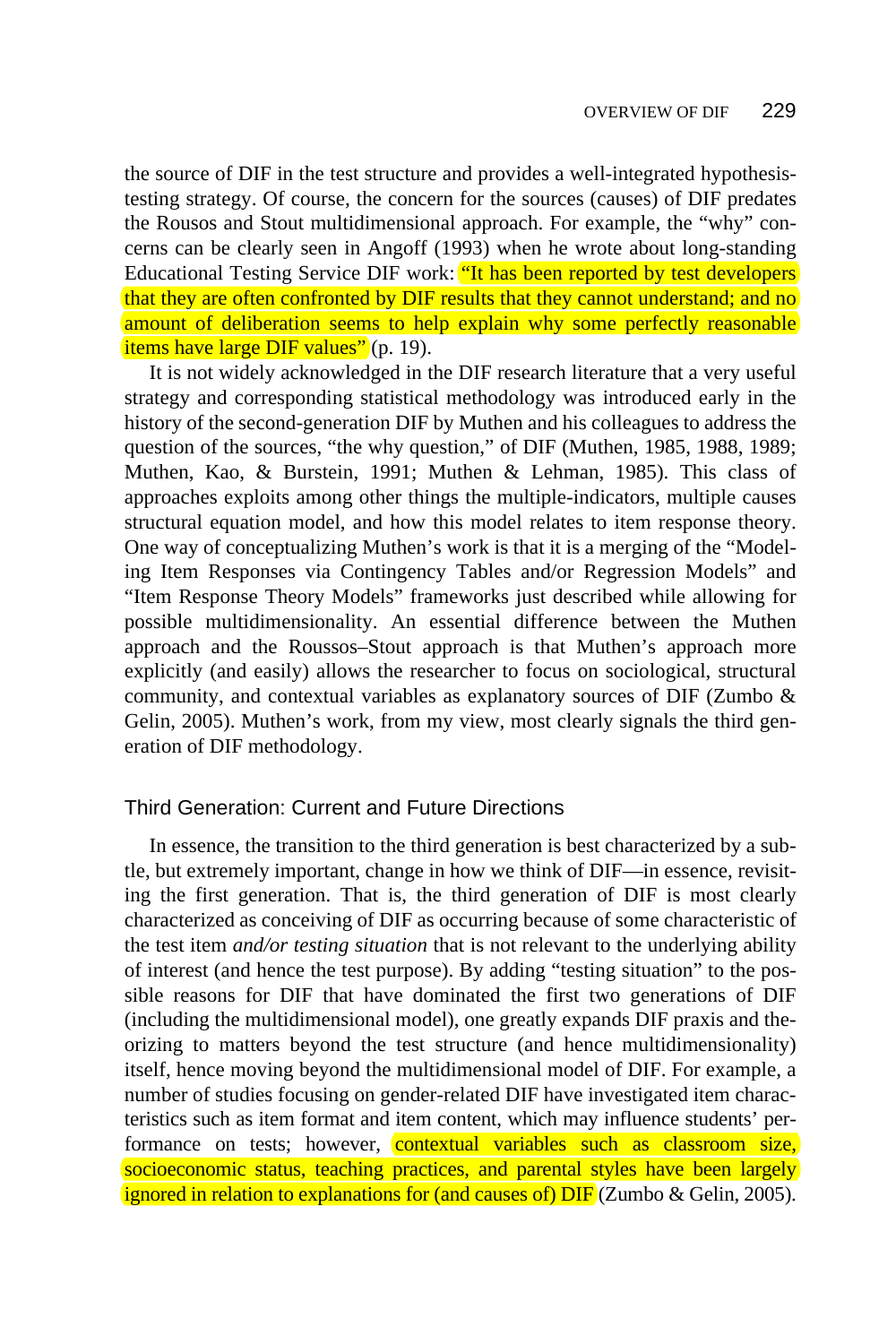The third generation of DIF is best represented by its uses, the praxis of DIF. There are five general uses that embody the third-generation praxis of DIF analyses and motivate both the conceptual and methodological developments in thirdgeneration DIF.

*Purpose 1: Fairness and equity in testing.* This purpose of DIF is often because of policy and legislation. In this purpose, the groups (e.g., visible minorities or language groups) are defined ahead of time before the analyses and often set by the legislation or policy. Although this use of DIF is still important today, this is where the first two generations of DIF were clearly situated and DIF was conceived of and created with this purpose in mind.

*Purpose 2: Dealing with a possible threat to internal validity.* In this case, DIF is often investigated so that one can make group comparisons and rule out measurement artifact as an explanation for the group difference. The groups are identified ahead of time and are often driven by an investigators research questions (e.g., gender differences). This purpose evolved as DIF moved away from its exclusive use in large-scale testing organizations and began to be used in dayto-day research settings. In essence, DIF is investigated so that one can make group comparisons and rule out measurement artifact as an explanation for the group differences.

*Purpose 3: Investigate the comparability of translated and/or adapted measures.* This use of DIF is of particular importance in international, comparative, and cross-cultural research. This matter is often referred to as construct comparability. Please see Kristjansson, Desrochers, and Zumbo (2003) and Hambleton, Merenda, and Spielberger (2006) for a discussion of developments in translation and adaptation.

*Purpose 4: Trying to understand item response processes.* In this use DIF becomes a method to help understand the cognitive and/or psychosocial processes of item responding and test performance and investigating whether these processes are the same for different groups of individuals. In this use, DIF becomes a framework for considering the bounds and limitations of the measurement inferences. In Zumbo's (2007) view of validity, DIF becomes intimately tied to test validation, but not only in the sense of test fairness. The central feature of this view is that validity depends on the interpretations and uses of the test results and should be focused on establishing the inferential limits (or bounds) of the assessment, test, or measure (Zumbo & Rupp, 2004). In short, invalidity is something that distorts the meaning of test results for some groups of examinees in some contexts for some purposes. Interestingly, this aspect of validity is a slight, but significant, twist on the ideas of test and item bias of the first-generation DIF.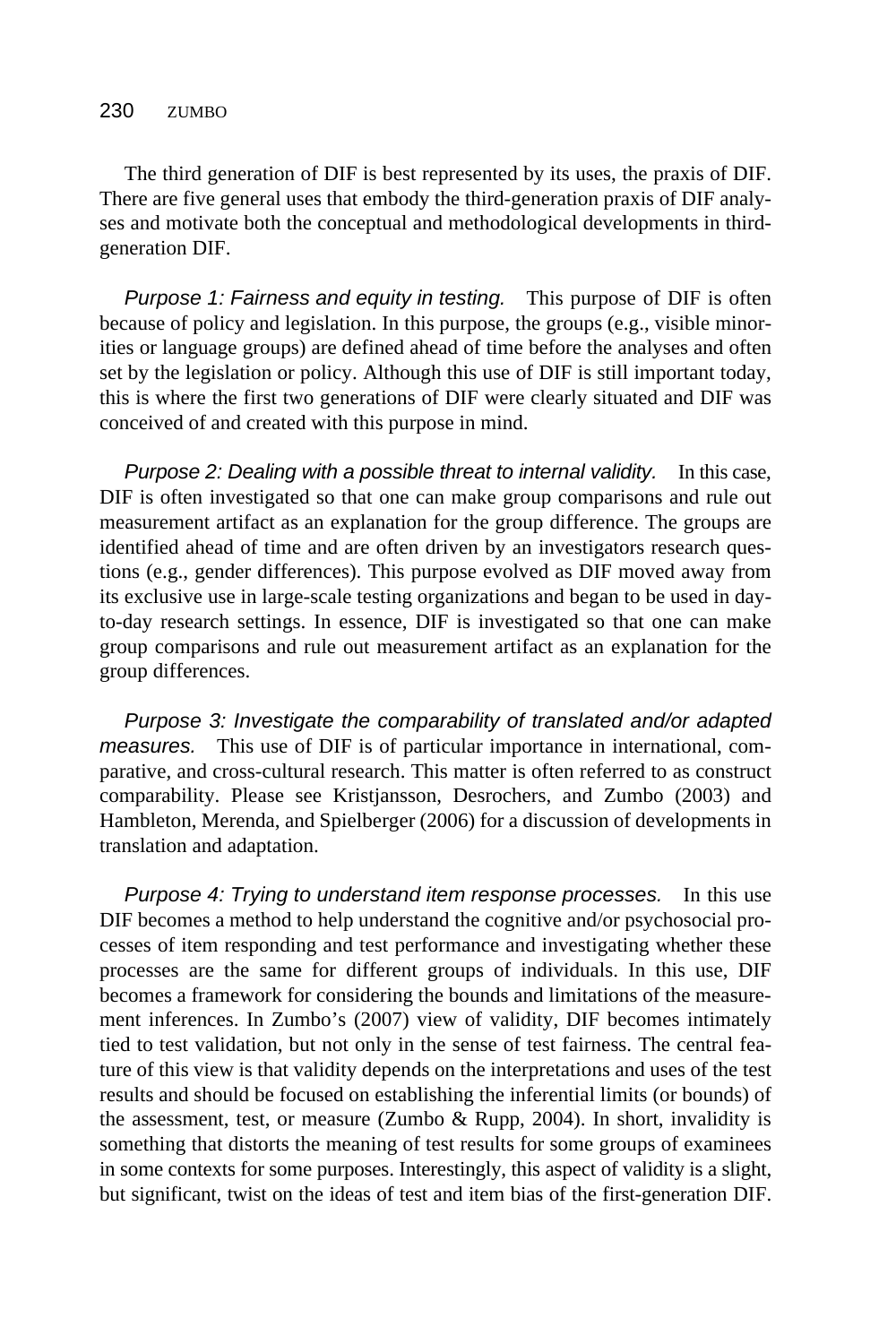That is, as Zumbo (2007) and Zumbo and Rupp (2004) noted, test and item bias aim analyses at establishing the inferential limits of the test—that is, establishing for whom (and for whom not) the test or item score inferences are valid.

In this context the groups may be identified ahead of time by the researcher. However, in this use of DIF it is most fruitful if the groups are not identified ahead of time and instead latent class or mixture modeling methods are used to "identify" or "create" groups and then these new "groups" are studied to see if one can learn about the process of responding to the items. One can approach this from developments in mixture latent variable modeling developed by Muthen in his Mplus software, as well as by other forms of mixture and latent class models. Two excellent exemplars of this sort of work are Li, Cohen, and Ibarra (2004) and DeAyala, Kim, Stapleton, and Dayton (2003).

*Purpose 5: Investigating lack of invariance.* In this purpose DIF becomes an empirical method for investigating the interconnected ideas of (a) lack of invariance, (b) model-data fit, and (c) model appropriateness in model-based statistical measurement frameworks like IRT and other latent variable approaches for example, invariance is an assumption for some forms of computer-based testing, computer-adaptive testing, linking, and many other IRT uses. A particularly promising approach that builds beyond DIF is Rupp's (2005) new techniques for examining examinee profiles.

The direction and focus of third-generation DIF praxis and theorizing has been shaped by its origins in test bias and high-stakes decision making involving achievement, aptitude, certification, and licensure tests. Current directions in DIF research find their inspiration from considering many testing situations outside of test bias, per se. Today, in addition to matters of bias, DIF technology is used to help answer a variety of basic research and applied measurement questions wherein one wants to compare item performance between or among groups when taking into account the ability distribution. At this point, applications of DIF have more in common with the uses of ANCOVA or ATI than test bias per se.

This broader application has been the impetus for a variety of current and future directions in DIF development, such as test translation and cross-cultural adaptation. Many novel applications of DIF occur because previous studies of group differences compared differences in mean performance without taking into account the underlying ability continuum. An example of such an application in language testing would be a study of the effect of background variables such as discipline of study, culture, and hobbies on item performance.

Moving beyond the traditional bias context has demanded developments for DIF detection in polytomous, graded-response, and rating scale (e.g., Likert) items. Furthermore, because nonmeasurement specialists are using DIF methods increasingly, it has been necessary to develop more user-friendly software and more accessible descriptions of the statistical techniques as well as more accessible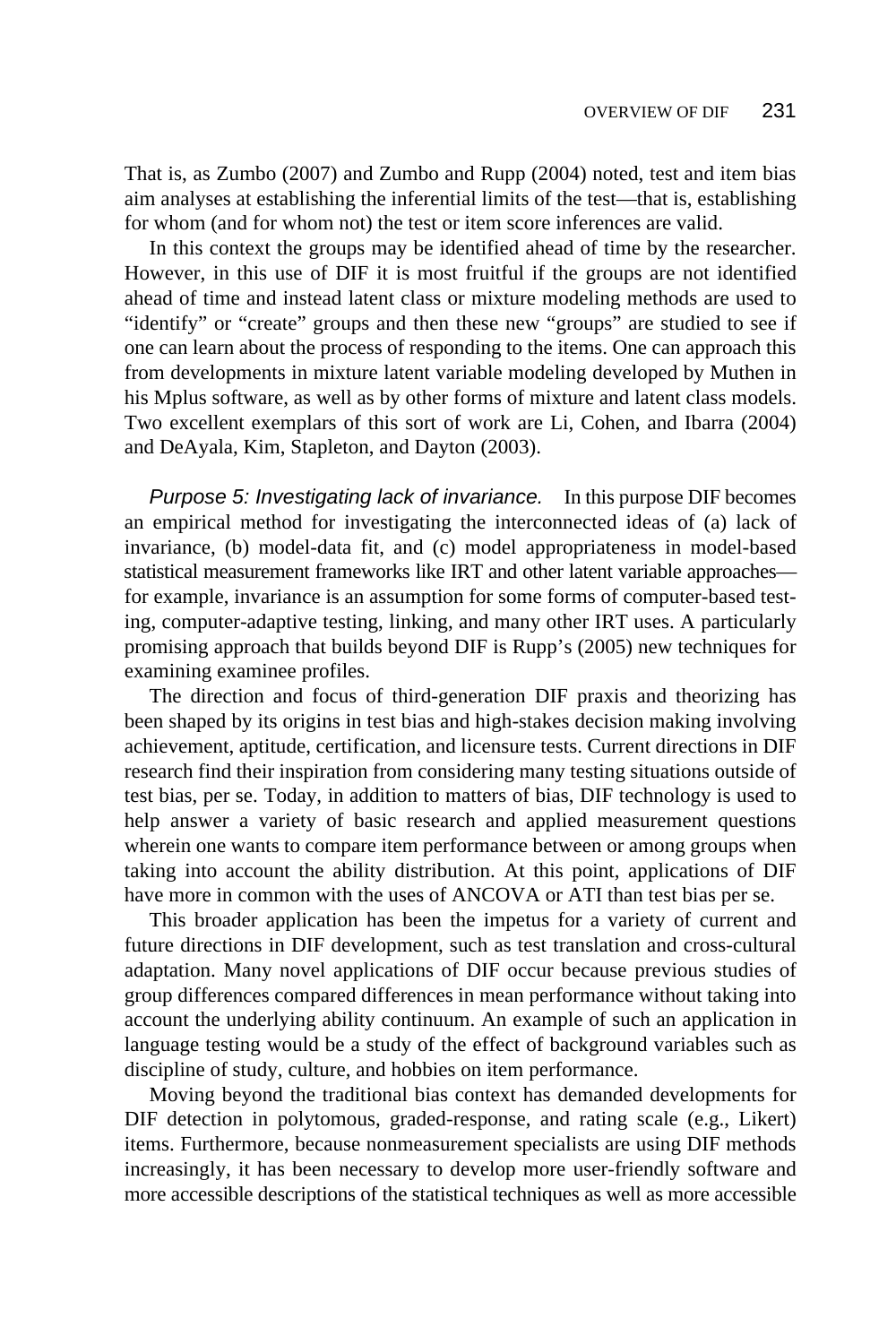and useful measures of DIF effect size for both the binary and polytomous cases (Kristjansson, Aylesworth, McDowell, & Zumbo, 2005; Zumbo, 1999).

Clearly the pronouncements I hear from some quarters that psychometric and statistical research on DIF is dead or near dying are obviously overstated. The academic journals are chock full of psychometric studies on the technical issues of DIF, because as we move into the third generation of DIF many methodological problems appear on the horizon. Several examples from my work suffice to demonstrate the liveliness of DIF research. For example, in a forthcoming paper I propose the use of statistical methods for probing interactions (e.g., the Johnson– Neyman technique and other contemporary variations on this method) as a way of understanding nonuniform DIF—a problem that has plagued DIF research for decades. I have ongoing research focusing on complex data situations wherein one has students nested within classrooms, classrooms nested within larger school organizations, and a myriad of contextual variables at each level that are potentially related to DIF. New methods are being developed to study the contextual variables while remaining true to the complex data structure with random coefficient models and generalized estimating equations.

#### ACKNOWLEDGMENTS

I thank Professor Antony J. Kunnan for inviting me to write this article and for patiently waiting for it to materialize. I also thank Dr. Anita M. Hubley, Professor Steve Sireci, Dr. Brian French, Professor Susan Maller, as well as my current and former doctoral students Anne M. Gadermann, Martin Guhn, Amery Wu, Yan Liu, Zhen Li, Dr. Andre A. Rupp, Dr. Michaela Gelin, Dr. Kim Koh, Dr. Charles Ochieng Owour, Dr. Krista Breithaupt, and the many participants from around the world in my day-long workshops on DIF and Measurement Invariance for many spirited conversations and debates that allowed me to formulate, try out, and develop the ideas presented in this article.

## **REFERENCES**

- Angoff, W. (1993). Perspective on differential item functioning methodology. In P. W. Holland & H. Wainer (Eds.), *Differential item functioning* (pp. 3–24). Hillsdale, NJ: Lawrence Erlbaum Associates.
- DeAyala, R. J., Kim, S-H., Stapleton, L. M., & Dayton, C. M. (2003). Differential item functioning: A mixture distribution conceptualization. *International Journal of Testing, 2,* 243–276.

Gierl, M. J. (2005). Using dimensionality-based DIF analyses to identify and interpret constructs that elicit group differences. *Educational Measurement: Issues and Practice, 24*(1), 3–14.

Ackerman, T. (1992). A didactic explanation of item bias, item impact, and item validity from a multidimensional perspective. *Journal of Educational Measurement, 29*, 67–91.